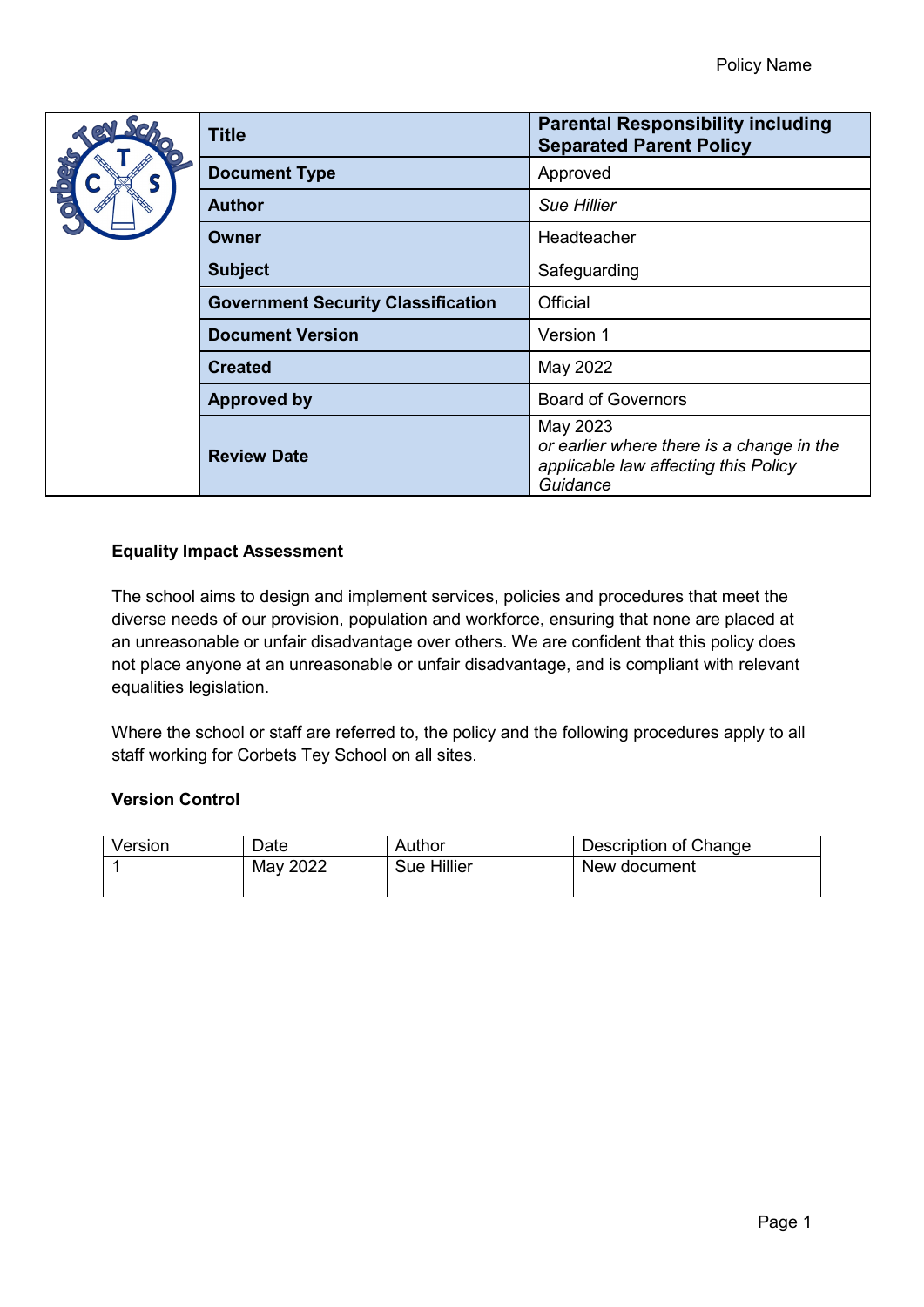# **1. Introduction**

This policy takes into account the government's explanation of [Parental rights and](https://www.gov.uk/parental-rights-responsibilities)  [responsibilities](https://www.gov.uk/parental-rights-responsibilities) and the Department for Education's (DfE) guidance [Understanding and](https://www.gov.uk/government/publications/dealing-with-issues-relating-to-parental-responsibility/understanding-and-dealing-with-issues-relating-to-parental-responsibility#introduction)  [dealing with issues relating to parental responsibility](https://www.gov.uk/government/publications/dealing-with-issues-relating-to-parental-responsibility/understanding-and-dealing-with-issues-relating-to-parental-responsibility#introduction) 

Government guidance outlines [what is parental responsibility](https://www.gov.uk/parental-rights-responsibilities) and who can obtain it.

At Corbets Tey School, we aim to maintain contact with both parents in the best interests of their child or young person. This policy aims to minimise any impact and to clarify to all parties what is expected from separated parents and what can be expected from the school.

The basis of the advice within this policy is with regards to a child or young person who has already been admitted to the school.

The person(s) with parental responsibility who applied for the child or young person's admission should have involved all others with parental responsibility in making the decision to apply. They should have provided the school with details of all those with parental responsibility. Where this has not happened the school welcomes direct contact from those with parental responsibility providing their own details. However, the school cannot be held responsible for excluding a parent or person with parental responsibility if the information has not been provided to them.

If parents separate whilst their child or young person already attends the school, parents must notify the school immediately so that the school can ensure continuing contact with both parents. In the event that parents have separated on an acrimonious basis the school will endeavour to accommodate each parent separately in terms of communication and any attendances at the school.

### **2. Definition of "parent"**

The definition of a "parent" for school purposes is much wider than for any other situation. Section 576 of The Education Act 1996 defines a parent as:

- All biological parents, whether they are married or not;
- Includes any person who, although not a biological parent, has parental responsibility for a child or young person - this could be an adoptive parent, a step-parent, guardian or other relative;
- Any person who, although not a biological parent and does not have parental responsibility, has care of a child or young person.

A person typically has care of a child or young person if they are the person with whom the child or young person lives, either full or part time and who looks after the child or young person, irrespective of what their biological or legal relationship is with the child or young person.

For example, this may be a foster carer or family carer or friends carer who do not have parental responsibility but have been delegated the responsibility for taking day-to-day decisions about the child or young person.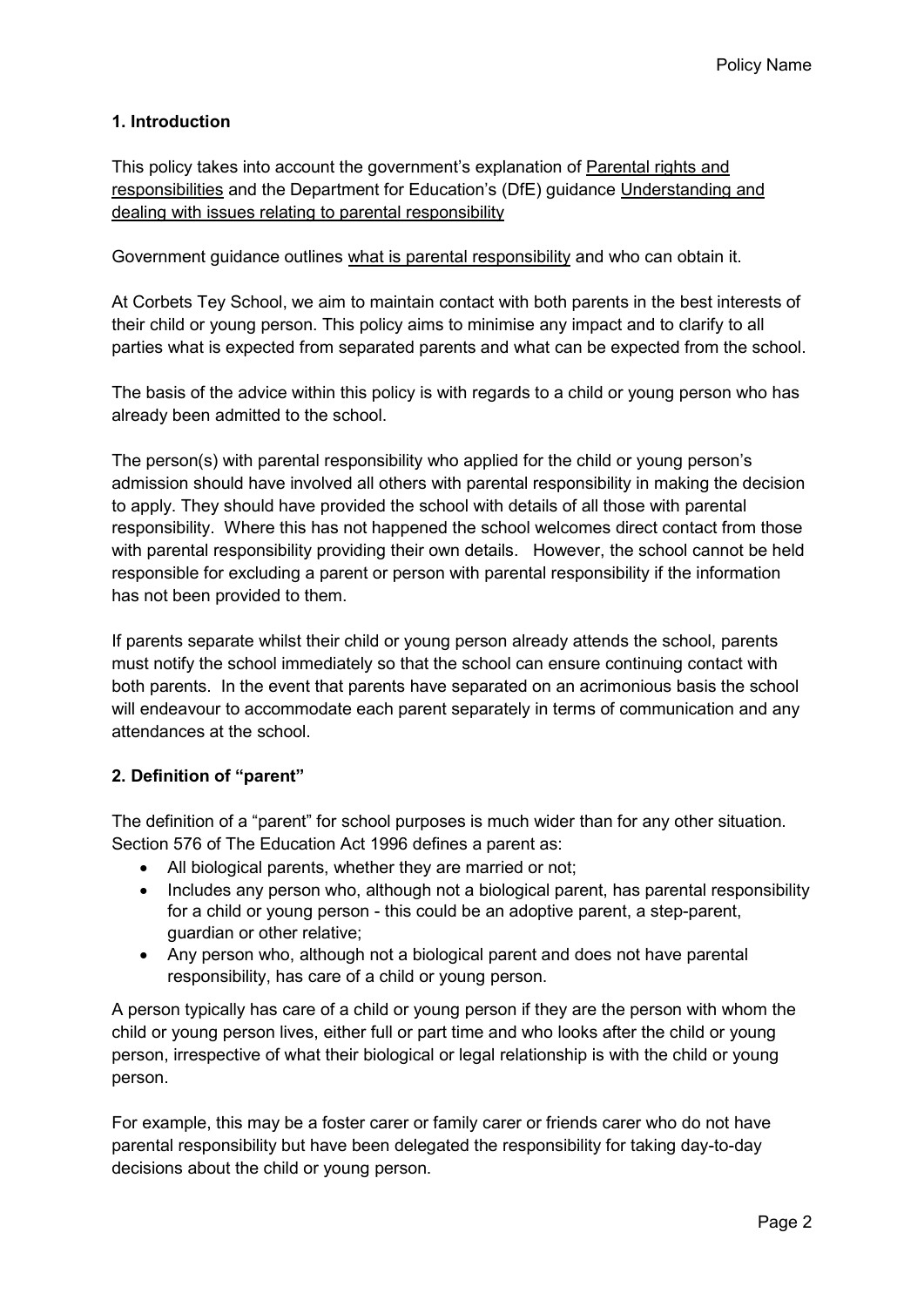Parents, as defined above, are entitled to share in the decisions about the child or young person's education and to be treated equally by schools. In particular, these entitlements include, but are not limited to, the following:

- Receiving copies of school reports
- Having access to school records
- Attending parent meetings
- Receiving newsletters
- Invitations to school events
- Information about school trips
- School photographs relating to their child or young person
- Participation in any exclusion procedure
- Dealing with any medical issues that arise and/or vaccinations that may be offered.

The school recognises that whilst the parents of some students may be separated, divorced or estranged, they are still entitled to the above and this entitlement cannot be restricted without a Court order. If parents are involved in proceedings before the Court directly relating to the child or young person, parents should seek the Court's permission to disclose the Court order(s) made to the school. In addition, and should the Courts so require, the school will be willing to provide a letter setting out any information that is specified in a Court order.

# **3. Parental Responsibility**

Parental responsibility is defined in the Children Act 1989 and means the rights, duties, powers, responsibilities and authority that a parent has for their child or young person. In addition to a child or young person's natural parents, it can be acquired by Court order, being appointed a guardian, adopting a child or young person or a formal agreement.

A person with parental responsibility can make decisions about the child or young person's upbringing and is entitled to information about their child or young person. For example, they can give consent to the child or young person's medical treatment and make decisions about the child or young person's education. They also have the right to receive information about their child or young person's health and education.

Birth Certificates provided to the school by parents when the child or young person was enrolled, detailing who has parental responsibility, will be presumed to be correct unless a Court order or other proof is provided to the school. The school will be reliant on such information being provided as accurate and true. The information provided by the parents regarding the address(es) where the child or young person lives will be presumed to be correct unless the school is provided with a copy of a Court order setting out arrangements for where the child or young person should live.

Every parent with parental responsibility for a child or young person has an equal right to be engaged with decisions regarding their education. Unless there is a Court order limiting an individual's exercise of parental responsibility the school must treat all parents equally and must provide them with the same information.

Where contact has been limited by a Court order, the parent still has the right to receive information about the child or young person and be involved in decisions regarding their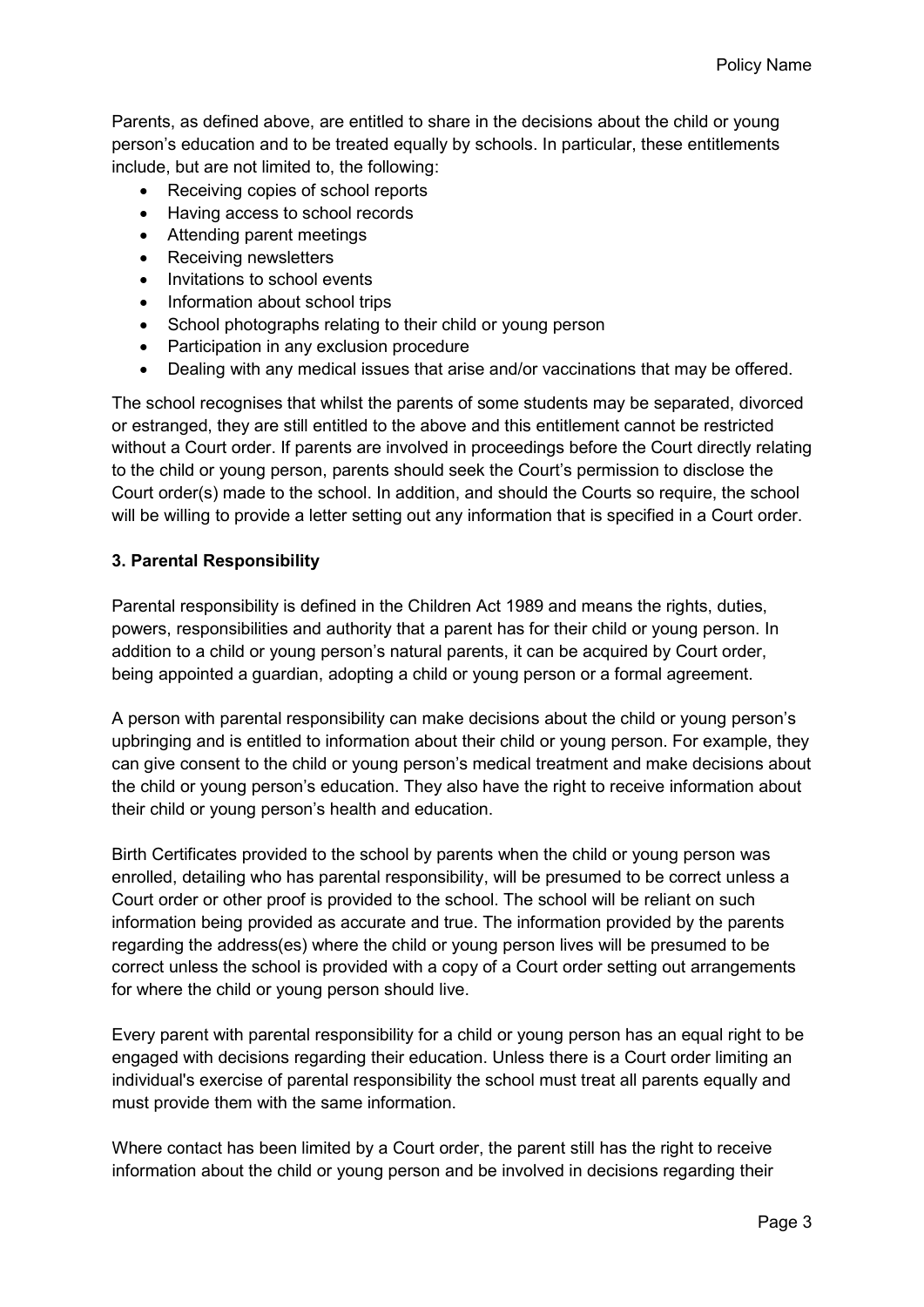education and welfare, unless a Court order restricts what information they can receive or removes their parental responsibility. We will not remove a parent's contact details without such a Court order being in place or a parent asks for their **own** contact details to be removed.

### **4. Court orders**

At Corbets Tey School, our sole wish is to promote the best interests of the child or young person, working in partnership with all parents and/or those with parental responsibility. If there is a Court order in place, the school will always act in ways to ensure, as best it can, that no Court order is breached. The school can only be expected to comply with an order if it is properly notified and has received a sealed digital or paper copy for its files, and only to the extent that it relates to the school.

The school has no responsibility for enforcing any Court order but will endeavour to ensure that if there are restrictions in place with regards to the collection of a child or young person, such restrictions are adhered to.

In the event that the school is not informed of the existence of such an order, parents will be treated equally by the school. If there is an order in place and neither the parents and/or those with parental responsibility inform the school then if there is any breach of such order, the school cannot be held responsible and/or liable.

### **5. Disputes and disagreements**

Corbets Tey School hopes that parents and all those with parental responsibility will support the school in working together for the benefit of their children.

It is very important to note that any dispute between parents sharing these rights will need to be resolved between them. In all cases where parents and/or those with parental responsibility cannot agree on various issues, parents should seek independent legal advice as to the options available to resolve those issues, either by agreement or by obtaining a Court order.

Parents should seek to resolve contact issues without involving the school. The school will not mediate, "take sides" or act as an intermediary between parents who do not communicate with each other.

In the event that the parents are unable to agree with one another on decisions regarding their child or young person's educational programme, including but not limited to placement, participation in extracurricular activities, and consent to evaluation and services, the school will arrange a meeting with all parents (preferably together or separately if required) to attempt to assist the parents to resolve the situation; if it cannot be resolved the school may refer the matter to the relevant department of the Local Authority.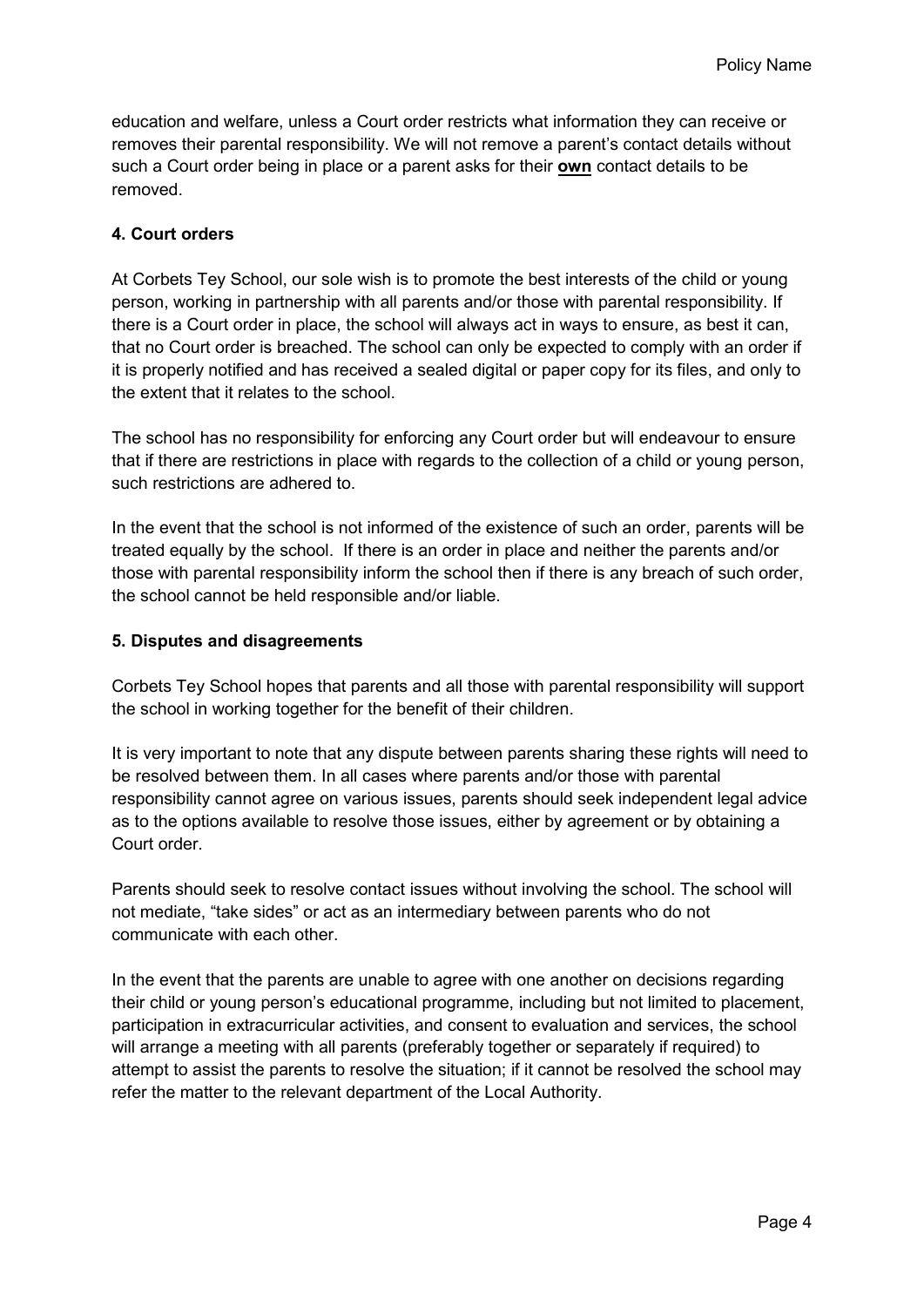# **6. Changes in family circumstances**

We ask parents to inform the school whenever something outside school, such as a change in family circumstances, occurs so that we can sensitively support the child or young person in school. We expect parents to update the school whenever emergency contact details change for one or both parents and/or there is a new arrangement for collecting a child or young person at the end of the school day, in particular if there is any Court order that has been made.

We recognise the sensitivity of some situations and all staff are aware of the need for discretion and confidentiality. School staff will be informed on a strict need-to-know basis so that suitable support can be offered.

### **7. The release of children or young people**

On being admitted to the school, and unless notified to the contrary, the school will release a child or young person to either or both parents and/or those with parental responsibility and/or those with care of the child or young person. If one parent seeks to remove the child or young person from school in contravention of the notified arrangements, and the parent to whom the child or young person would normally be released has not consented, the following steps will be followed:

- The Headteacher or designated deputy will meet with the parent seeking to remove the child or young person and then telephone the parent to whom the child or young person would normally be released and explain the request.
- If the parent to whom the child or young person would normally be released agrees (such agreement to immediately be confirmed by an email to ensure there is record on the school's files), the child or young person may be released and the records will reflect that the permission was granted.
- In the event that the parent to whom the child or young person would normally be released to cannot be reached, the Headteacher or designated deputy dealing with the issue may make a decision based upon all relevant information available to him/her.
- The Headteacher or designated deputy may have to refuse permission if consent cannot be obtained *and may need to take advice before a child or young person are collected or released.*
- During any discussion or communication with parents and/or those with parental responsibility, the child or young person may be supervised by an appropriate member of school staff in a separate room.
- In extreme circumstances if there is a belief that a possible abduction of the child or young person may occur or if the parent is disruptive, the police will be notified immediately.

#### **8. Communication between school and separated parents**

In cases where a school does not know the whereabouts of a non-resident parent, it should make the resident parent aware that the other parent is entitled to be involved in their child or young person's education and request that information is passed on.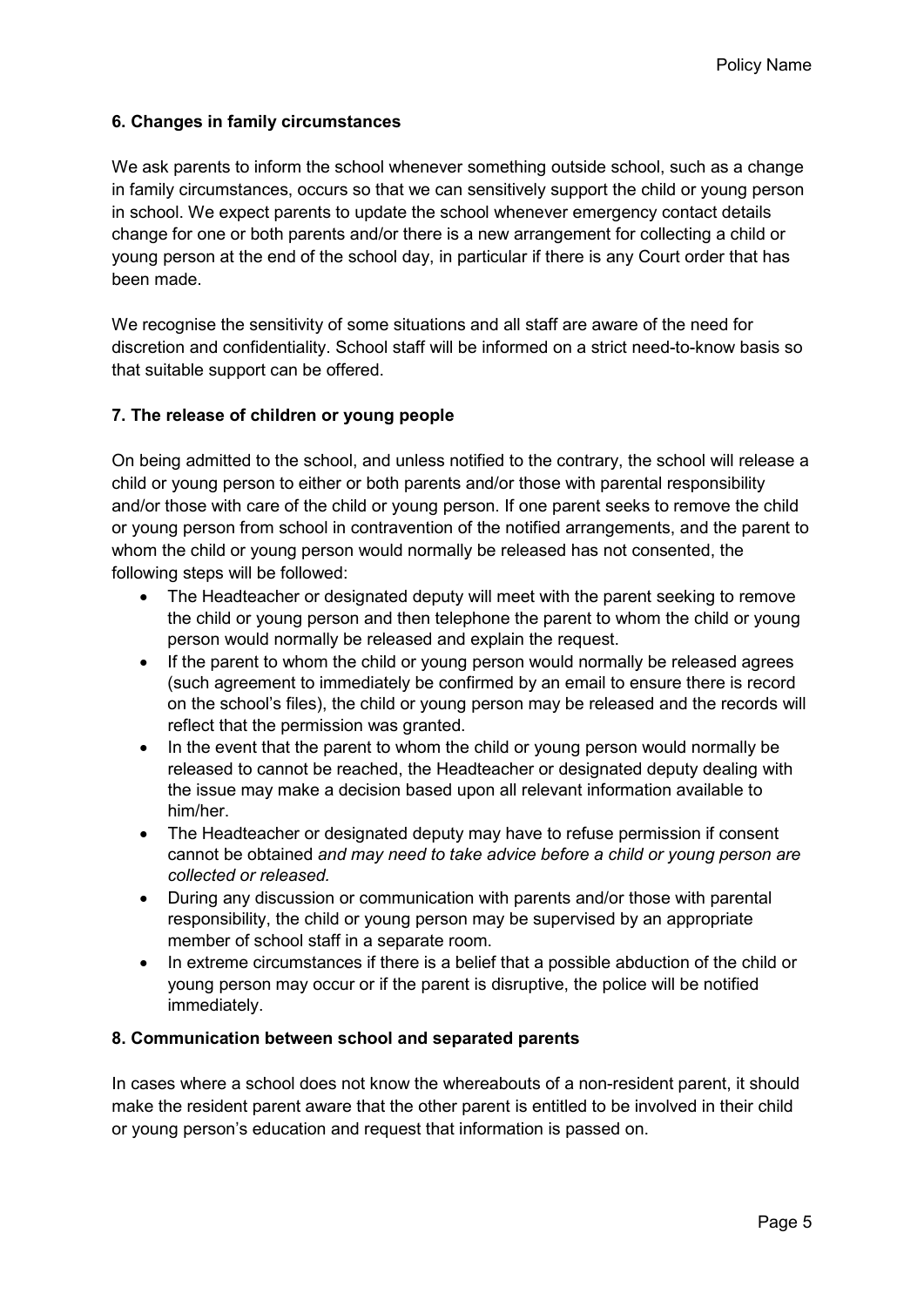If the resident parent refuses to share information with the other parent and also refuses to provide contact details so that the school can deal direct with the non-resident parent, the school can do nothing more. It should be noted, however, that the resident parent might be genuinely unaware of the non-resident parent's whereabouts.

If the non-resident parent subsequently contacts the school and requests access to information, the school should provide it to that parent direct, after taking reasonable steps to satisfy itself that the individual is, in fact, the child or young person's parent. However if there are known complicating factors to a particular situation the school will contact social services before releasing information to the non-resident parent.

Schools are not required to seek the consent of the parent with whom the child or young person resides before either recording the contact details of the non-resident parent, or sending them their child or young person's prescribed statutory educational information.

There is also no requirement for a school to request a solicitor's letter from a parent who does not live with the child or young person, as evidence that they are a parent entitled to educational information about their child or young person. Nor does a school need a court order directing them to provide statutory information to any parent who is entitled to it.

### **9. Obtaining consent**

Where schools need parental consent to outings and activities, headteachers should seek the consent from the resident parent unless the decision is likely to have a long-term and significant impact on the child or young person, or the non-resident parent has requested to be asked for consent in all such cases.

In cases where the school considers it necessary or has been asked to seek consent from both parents, you may wish to assume that parental consent has not been given unless all parents agree. Such an approach ensures that the school has treated the views of each parent equally and will also help to safeguard the position of the school in terms of exposure to any potential civil liability where, for example, the child or young person is injured while on a school trip.

Schools should avoid becoming involved in any disagreement between parents but might want to suggest that where parents cannot agree they seek independent legal advice about obtaining a court order setting out exactly what decisions each parent can make in respect of the child or young person (a Specific-Issue or Prohibited Steps Order as appropriate).

### **10. Medical treatment – seeking consent following accident or injury**

*Schools may experience problems when a child or young person has had an accident and consent might be needed for emergency medical treatment. The Children Act 1989, section 3 provides that people who do not have parental responsibility but nonetheless have care of a child or young person may:*

*'…do what is reasonable in all the circumstances of the case for the purpose of safeguarding or promoting the child or young person's welfare.'*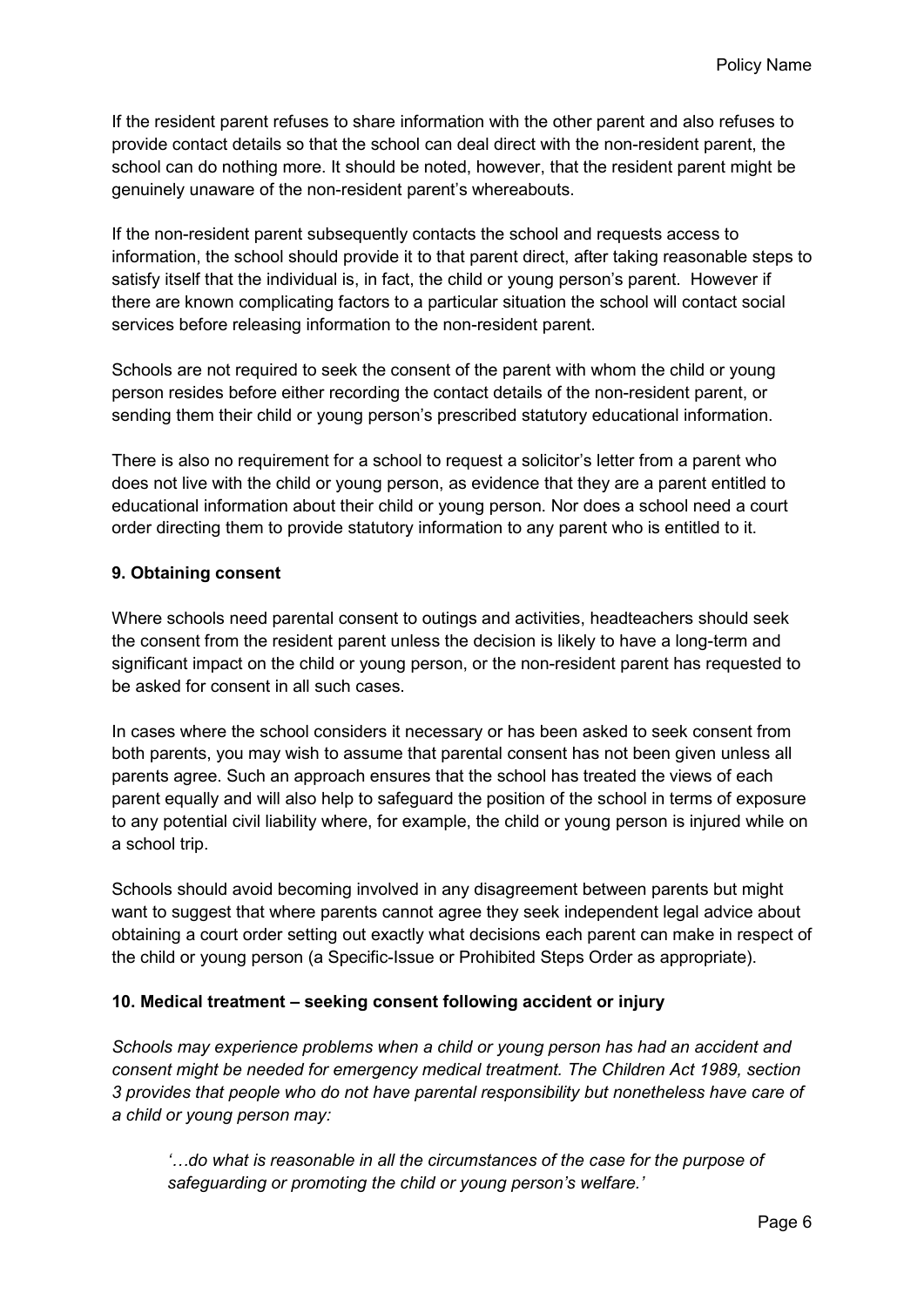This would allow schools to act 'in loco parentis', in place of a parent, or allow them to seek consent from a parent who may not hold parental responsibility.

It would clearly be reasonable for a school to take a child or young person who needs to have a wound stitched up to hospital, but the parents, including the non-resident parent who has asked to be kept informed of events involving the child or young person, should be informed as soon as possible.

Newsletters and general updates are sent via AutoText email and text to all parents and/or those who have parental responsibility for whom we have up-to-date contact details. These updates contain information about main class/school events, including parents' evenings, productions, sports days and class outings and events.

The school is able to deal with separate requests for invitations to school events and performances made by separated, divorced or estranged parents who have parental responsibility. However, the school would be grateful if parents could communicate directly on such matters if they can although in some instances the school recognises that this may not be possible should there be a Court order in place preventing the parties from contacting each other. The school will try to comply with requests; however, in certain circumstances, and as stated above, it will not always be possible, for example when a Court order preventing contact with the child or each other is in place.

In all circumstances, we aim to maintain our open-door policy with all parents. Class teachers or tutors and/or the Headteacher will be available by appointment to discuss any issues.

### **11. Parents' evening appointments**

Whenever requested, we will offer separate parents' evening appointments for separated, divorced or estranged parents who have parental responsibility.

### **12. Written pupil reports**

Any person who is known to the school to have parental responsibility for a child or young person has the right to receive written progress reports for their child or young person. These will be provided to separated, divorced or estranged parents who have parental responsibility and for whom the school has up-to-date contact details.

### **13. Change of name**

A parent can only change their child or young person's name (forename and/or surname) either by both parents providing a letter confirming such consent and bearing wet signatures or by an order of the Court. Unless either of the above are provided, the child or young person will be known and addressed by their birth name as recorded on their birth certificate.

The school is under no obligation to do so but they may, effect an informal change of name if that is requested by the parent(s) for example (a) verbally addressing a child or young